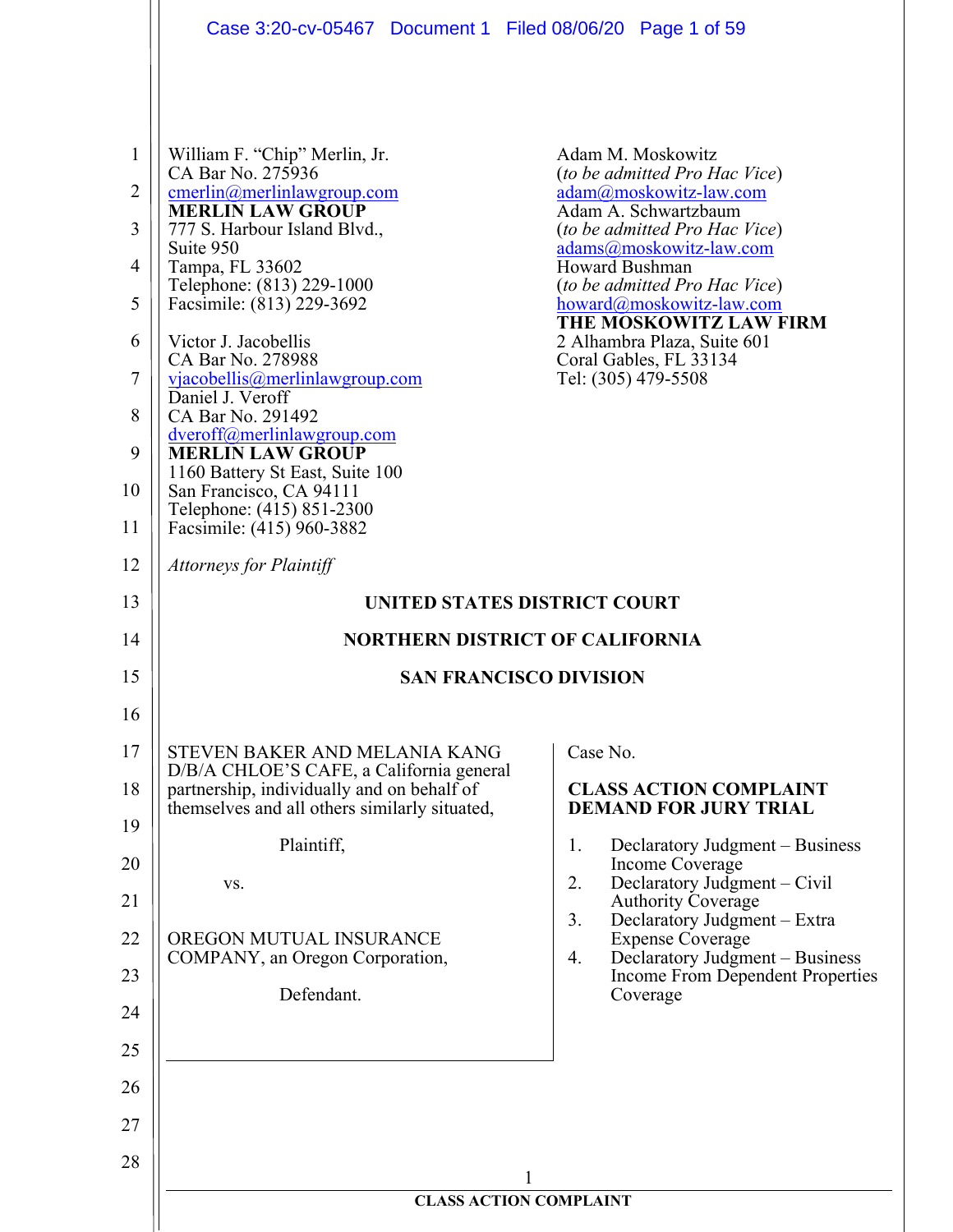$\mathbf{1}$ Plaintiff, Steven Baker and Melania Kang d/b/a Chloe's Cafe (together, "Chloe's Café"  $\overline{2}$ or "Plaintiff"), by and through its undersigned attorneys, brings this action on behalf of 3 themselves and all others similarly situated against Defendant Oregon Mutual Insurance 4 Company ("Oregon Mutual" or "Defendant"):

#### **INTRODUCTION**

5

6 1. This is a class action brought by Plaintiff Chloe's Cafe against Defendant Oregon 7 Mutual, related to insurance policies that insure Plaintiff's properties, business operations, and 8 potential liability in connection with Plaintiff's business operations. These insurance policies 9 include Business Income coverage, Extra Expense coverage, coverage for loss due to the actions 10 of a Civil Authority, and Business Income and Business Income from Dependent Properties 11 coverage, but do not contain any exclusions for viruses such as COVID-19.

12 2. Plaintiff is a small business that purchased Oregon Mutual's insurance policy and 13 made premium payments for a policy that, in the event of a catastrophe requiring a shutdown of 14 business operations, would require Oregon Mutual's to honor its contractual obligation to 15 provide coverage. In March 2020, such a catastrophe took place when Plaintiff was forced to 16 close its retail businesses due to the COVID-19 pandemic. All across the country, including in 17 San Francisco, California, government authorities issued closure orders to retail establishments, 18 including the business operated by Chloe's Cafe, in an effort to stop the rapid spread of the 19 deadly COVID-19 virus. Orders from Civil Authorities requiring businesses to close have 20 resulted in massive losses to businesses throughout the country. As a result, many insureds, 21 including Plaintiff, filed claims for Business Income coverage, Extra Expense coverage, 22 coverage for losses due to the actions of a Civil Authority, and Business Income from 23 Dependent Properties.

 $3.$ 24 In response to the business interruption claims filed by Plaintiff and thousands of 25 other class members resulting from the COVID-19 pandemic, Defendant Oregon Mutual has 26 systematically denied and continues to deny and refuses to provide payment for insurance 27 claims for coverage for similar losses and expenses by insureds holding policies that are, in all 28 material respects, identical. Defendant's decision to not provide coverage and/or its decision to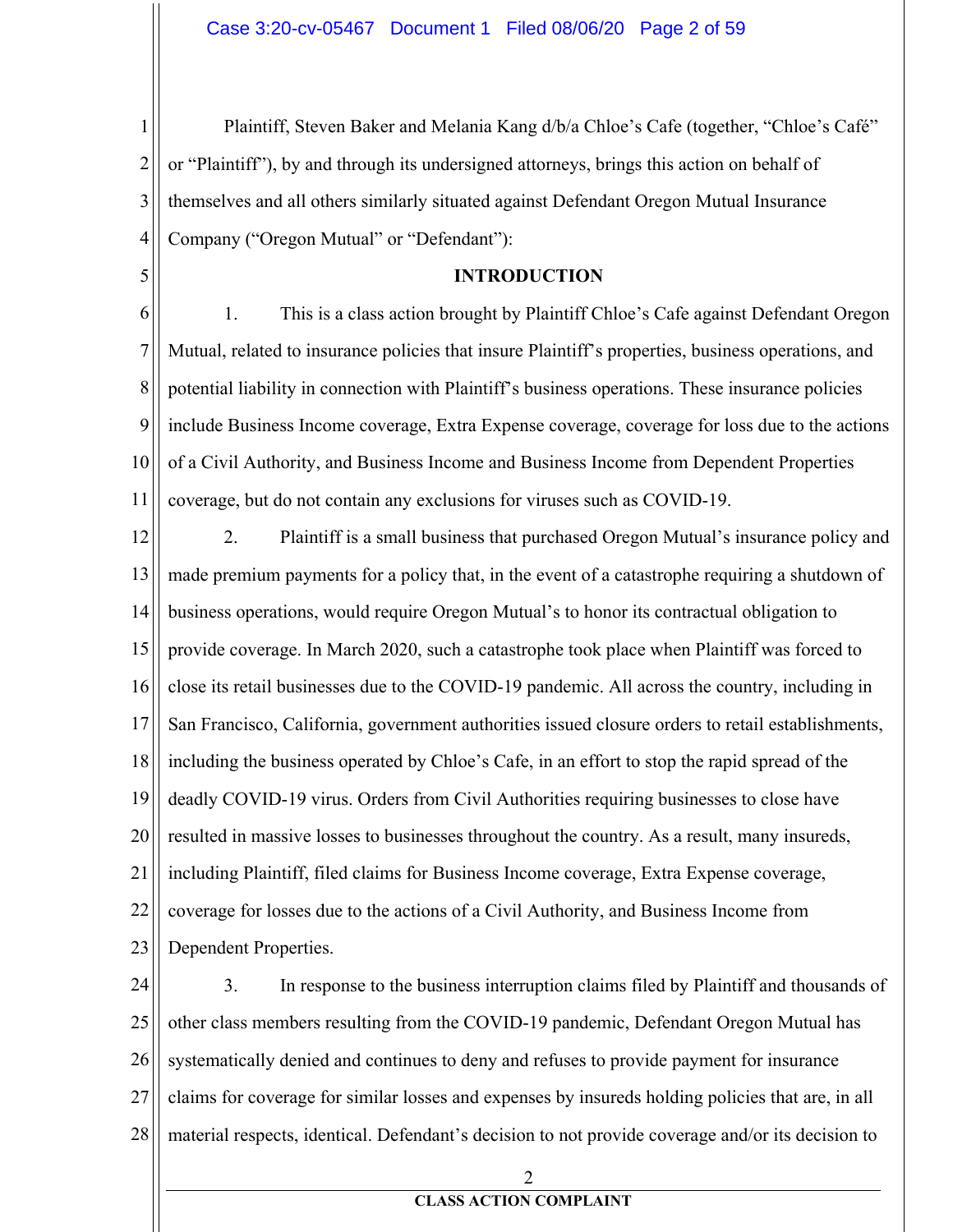1  $\overline{2}$ 3 4 5 refuse to pay claims under the common policy forms issued to Plaintiff and the putative class members constitutes a breach of contract and provides them with the right to seek a declaratory judgment pursuant to 28 U.S.C.  $\S$  2201(a) on behalf of itself and the class members establishing that they are entitled to receive the benefit of the insurance coverage it purchased and for indemnification of the businesses losses it has sustained.

6

## PARTIES, JURISDICTION AND VENUE

7 8 9 10 4. Steven Baker and Melania Kang are co-owners of a small business, "Chloe's Café," located in San Francisco, California, organized under the laws of California as a general partnership, with a principal place of business in San Francisco, California. Both Baker and Kang are residents of San Francisco, California.

11 12 13 14 5. Defendant Oregon Mutual is an Oregon business corporation with its principal place of business in McMinnville, Oregon. Oregon Mutual Insurance is an insurance company engaged in the business of selling insurance contracts to commercial entities such as Plaintiff in California and across the country.

15 16 17 6. At all times material, Oregon Mutual engaged in substantial and not isolated activity on a continuous and systematic basis in the state of California by issuing and selling insurance policies in California and by contracting to insure property located in California.

18 19 20 7. This Court has subject matter jurisdiction over this action under 28 U.S.C.  $\S$ 1332(a) because it involves citizens of different states and the amount in controversy exceeds \$75,000.

21 22 23 24 25 8. This Court has subject matter jurisdiction under  $28$  U.S.C. § 1332(d) because there is diversity between Defendant and at least one member of each class; there are more than one hundred members of each class; and the amount in controversy exceeds  $$5,000,000$ exclusive of interest and costs. This Court also has subject matter jurisdiction under 28 U.S.C.  $\S$  2201 and 2202 and is authorized to grant declaratory relief under these statutes.

26 27 28 9. Venue is proper in the San Francisco Division of this District to 28 U.S.C.  $\S$  $1391(b)(2)$  because a substantial part of the events and/or omissions giving rise to the claim occurred in this District and/or a substantial party of the property that is the subject of the action

3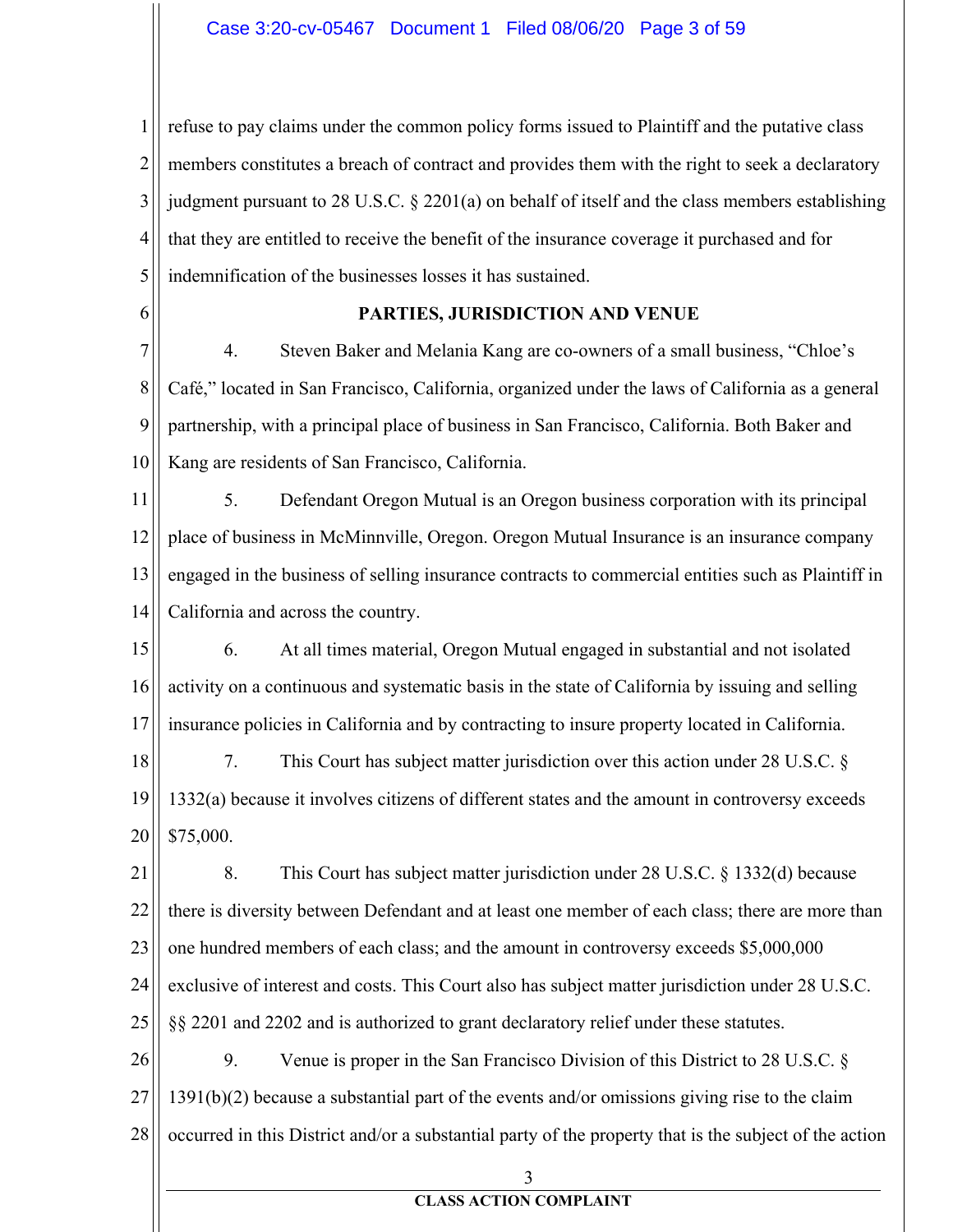$1\parallel$  is situated in this District.

| $\overline{2}$ | 10.<br>This Court has personal jurisdiction over Defendant because Plaintiff's claims                   |
|----------------|---------------------------------------------------------------------------------------------------------|
| 3              | arise out of, among other things, Defendant conducting, engaging in, and/or carrying on                 |
| $\overline{4}$ | business in California; Defendant breaching a contract in this state by failing to perform acts         |
| 5              | required by contract to be performed in this state; and Defendant contracting to insure property        |
| 6              | in California. Defendant also purposefully availed themselves of the opportunity of conducting          |
| 7              | activities in the state of California by marketing its insurance policies and services within the       |
| 8              | state, and intentionally developing relationships with brokers, agents, and customers within the        |
| 9              | state to insure property within the state, all of which resulted in the policy at issue in this action. |
| 10             | <b>BACKGROUND</b>                                                                                       |
| 11             | A. Insurance Coverage                                                                                   |
| 12             | On August 1, 2019, Chloe's Cafe obtained a property insurance policy issued<br>11.                      |
| 13             | and underwritten by the Defendant. the insured premises under the policy is 1399 Church Street,         |
| 14             | San Francisco, CA 94114-3924 (the "Policy"). A copy of the Chloe's Cafe Policy is attached as           |
| 15             | Exhibit A.                                                                                              |
| 16             | The Policy uses standard common forms that contain the same and/or<br>12.                               |
| 17             | substantially similar provisions at issue in this action as those issued by Oregon Mutual to the        |
| 18             | members of the putative class as defined herein.                                                        |
| 19             | The Policy is an all-risk insurance policy. In an all-risk insurance policy, all risks<br>13.           |
| 20             | of loss are covered unless they are specifically excluded.                                              |
| 21             | In accordance with the all-risk nature of the Policy, Oregon Mutual agreed to pay<br>14.                |
| 22             | for all losses caused by a "Covered Cause of Loss."                                                     |
| 23             | The Policy provides "Business Income" coverage, pursuant to which Defendant<br>15.                      |
| 24             | will pay certain amounts "for the actual loss of Business Income you sustain due to the                 |
| 25             | necessary suspension of your 'operations' during the 'period of restoration.' The suspension            |
| 26             | must be caused by direct physical loss of or damage to property at the described premises."             |
| 27             | 16.<br>The Policy also provided to "Extended Business Income" under certain                             |
| 28             | circumstances when there is a loss of Business Income.                                                  |
|                | 4                                                                                                       |
|                | <b>CLASS ACTION COMPLAINT</b>                                                                           |
|                |                                                                                                         |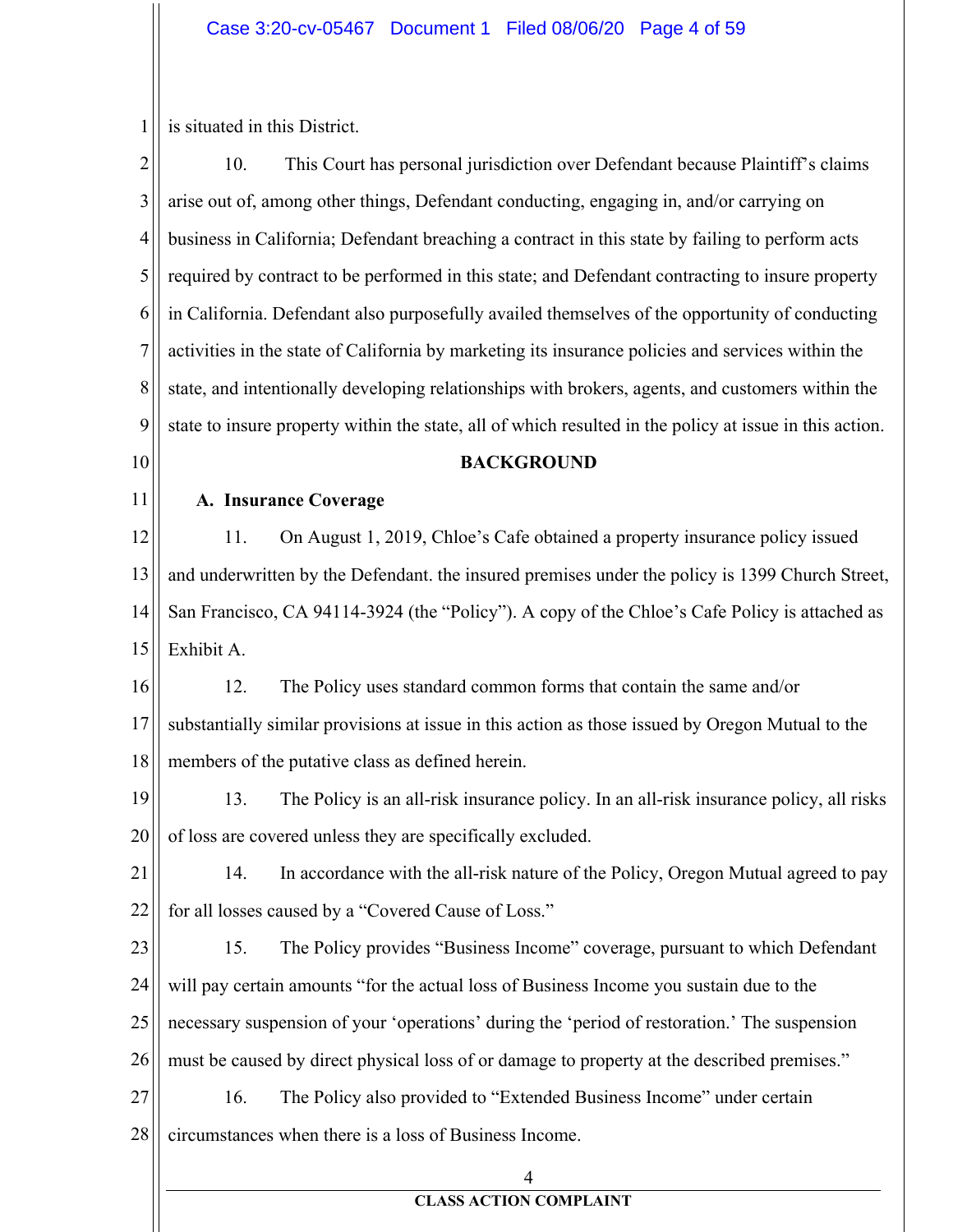$\mathbf{1}$ 17. The Policy also provides "Extra Expense" coverage, pursuant to which  $\overline{2}$ Defendant will pay "necessary Extra Expense you incur during the 'period of restoration' that 3 you would not have incurred if there had been no direct physical loss of or damage to property 4 caused at the described premises."

5 18. The terms of the Policy also provide the insured with insurance coverage for 6 Business Income, along with any necessary extra expenses incurred, when access to the 7 Insured's properties is specifically prohibited by Civil Authority Orders. This additional 8 coverage is identified as coverage under "Civil Authority" and states that Defendant "will pay 9 for the actual loss of Business Income you sustain and necessary Extra Expense caused by 10 action of civil authority that prohibits access to the described premises due to directy physical 11 loss or damage to property."

12

13

19. The Civil Authority coverage is an independent basis for business interruption coverage that can be triggered even when the standard business interruption coverage is not.

14 20. The Policy also provided coverage for "Business Income From Dependent" 15 Properties," pursuant to which Defendant "will pay for the actual loss of Business Income you 16 sustain due to physical loss or damage at the premises of a dependent prioperty caused by or 17 resulting from any Covered Cause of Loss."

18 21. Defendant's standardized language in the Policy regarding coverage for loss of 19 Business Income coverage, Extra Expenses coverage, coverage for loss due to the actions of a 20 Civil Authority, and Business Income From Dependent Properties Coverage, is present in every 21 policy issued by Oregon Mutual Insurance to Plaintiff and the putative class members that 22 provides coverage for Business Income, Extra Expenses, coverage for loss due to the actions of 23 a Civil Authority, and Business Income From Depedent Properties.

22. The Policy utilizes, in part, policy forms and language published by the 24 25 Insurance Services Office, Inc. ("ISO"), which publishes policy forms for use by the insurance 26 industry—as evidenced by the ISO copyright designation at the bottom of some pages of the 27 Policy.

28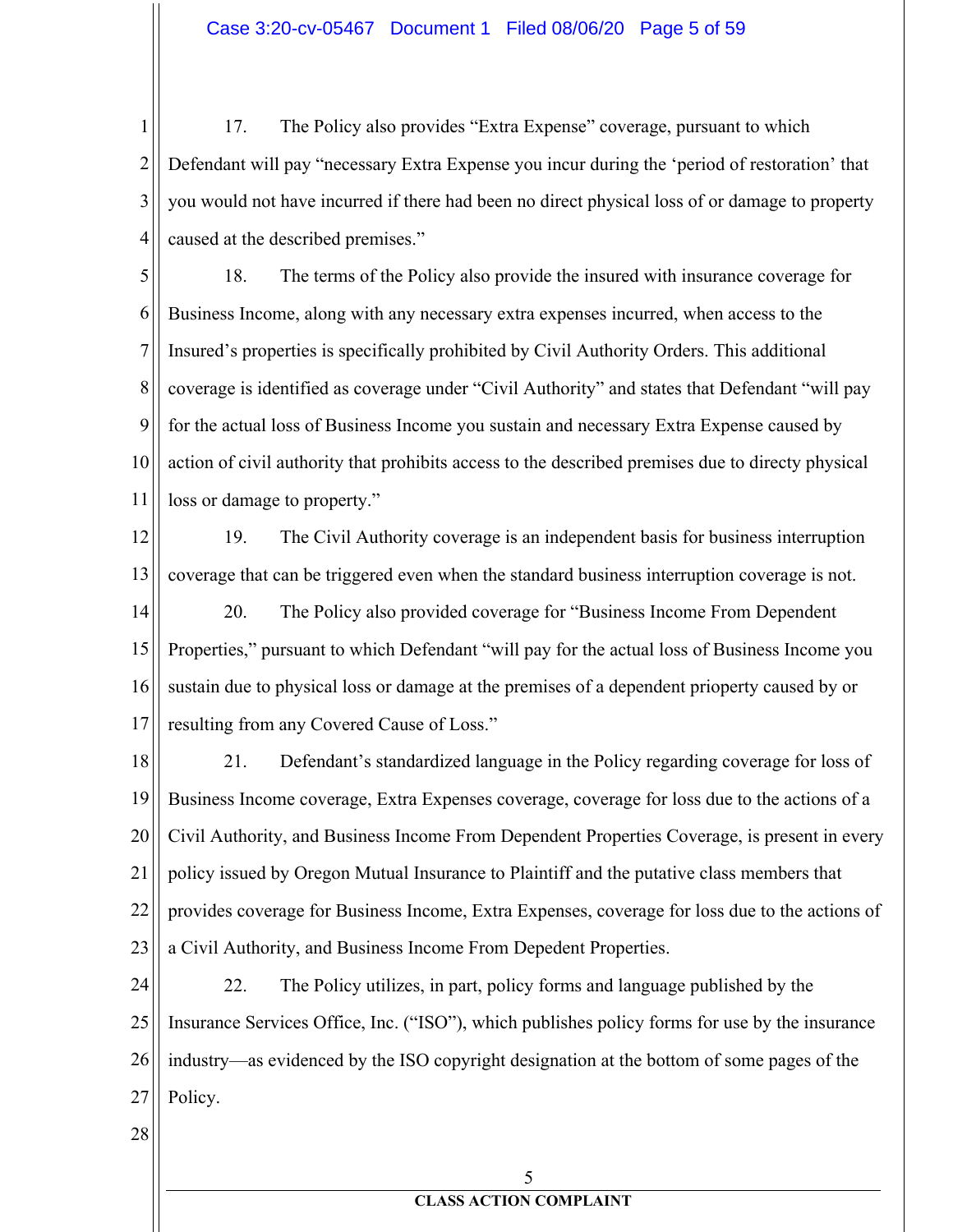$\mathbf{1}$ 23. Despite the fact that, prior to the effective date of the Policy, ISO published and  $\overline{2}$ made available for use a standard virus exclusion form, Oregon Mutual chose not to include the 3 ISO standard virus exclusion form in the Policy. Indeed, the word "virus" only appears in the 4 policy when discussing computer viruses.

5 24. The Policy does not contain any exclusion which would apply to allow 6 Defendant OREGON MUTUAL to completely deny coverage for losses caused by COVID-19 7 and related actions of civil authorities taken in response to COVID-19.

8 25. Because the Policy is an all-risk policy and does not exclude Plaintiff's losses, 9 Plaintiff's losses are covered up to the applicable limits of insurance.

10

## **B.** The COVID-19 Pandemic

11 26. COVID-19 is a novel coronavirus that originated in Wuhan, China at the end of 12 2019 and rapidly spread around the world, infecting millions of people, including over 2.15 13 million Americans. Over 150,000 Americans died due to COVID-19.

14 27. COVID-19 is a physical substance that can cause lethal illness. COVID-19 can 15 be present outside the body in viral fluid particles. COVID-19 is highly contagious and easily 16 communicable through droplets in the air and on surfaces.

17 28. The scientific community, and those personally affected by the virus, recognize COVID-19 as a cause of real physical loss and damage. Contamination of the Insured Property 18 19 would be a direct physical loss requiring remediation to clean the surfaces within the Insured 20 Property.

21 29. COVID-19 remains capable of being transmitted on a variety of inert physical 22 surfaces for various periods of time. For example, reports issued by the National Institute of 23 Health ("NIH") indicates that COVID-19 remains stable and transmittable in airborne aerosols for up to three hours, on copper for up to four hours, on cardboard for up to 24 hours, and on 24 25 plastic and stainless steel for up to two to three days. Moreover, the COVID-19 pandemic has 26 been exacerbated by the fact that the virus physically infects and stays on surfaces of some 27 objects or materials for up to 28 days.

28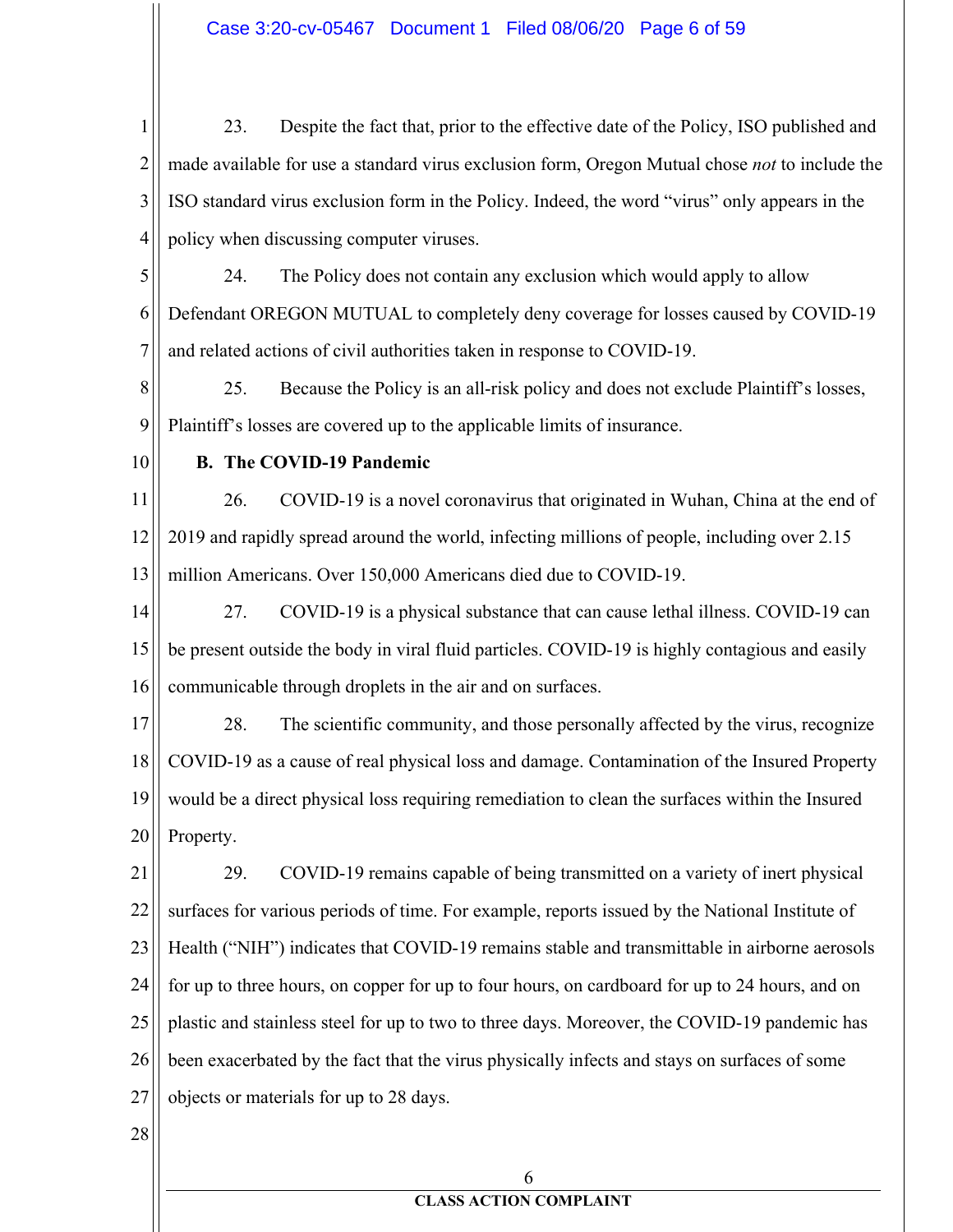$\mathbf{1}$ 30. The Center for Disease Control ("CDC") issued guidance recommending people  $\overline{2}$ not to gather in groups larger than 10. Pursuant to CDC guidelines, people face increased danger 3 of contracting COVID-19 in places where people congregate and are in close proximity to one 4 another, and especially in indoor environments.

5 31. COVID-19 has been transmitted in a variety of ways, including transmission (a) 6 by way of human contract with surfaces and items of physical property; (b) by human to human 7 contact and interaction, including places like bars and restaurants, retail stores, and hair and 8 beauty salons, and the like; and (c) through airborne particles emitted into the air and even 9 recirculated through air conditioning units.

10 32. The presence of COVID-19 particles renders physical property unsafe and 11 impairs its value, usefulness, and/or normal function, causing direct physical harm to property 12 and resulting in direct physical loss and physical damage to property.

- 13 33. The presence of COVID-19 particles and/or the presence of persons infected 14 with COVID-19 or carrying COVID-19 particles at premises renders the premises unsafe, 15 thereby impairing the premises' value, usefulness, and/or normal function, and resulting in 16 direct physical loss to and of the premises and property.
- 17

## C. The Covered Cause of Loss

34. 18 The presence of COVID-19 has caused civil authorities throughout the country to 19 issue order requiring the suspension of business at a wide range of establishments, including 20 civil authorities with jurisdiction over Plaintiff's business (the "Closure Orders").

21 35. As of the date this complaint is filed, California had over 492,000 confirmed 22 COVID-19 cases, and over 8,633 deaths.

23 36. In response to the public health emergency caused by the COVID-19 pandemic, 24 civil authorities across the United States, including the civil authorities with jurisdiction over 25 Plaintiff in California, have issued Closure Order restricting and prohibiting access to Plaintiff's 26 insured property and the insured properties of other putative class members.

27 37. On March 4, 2020, Governor Newsom of the State of California proclaimed the existence of a disaster emergency in the State of California due to the COVID-19 pandemic. 28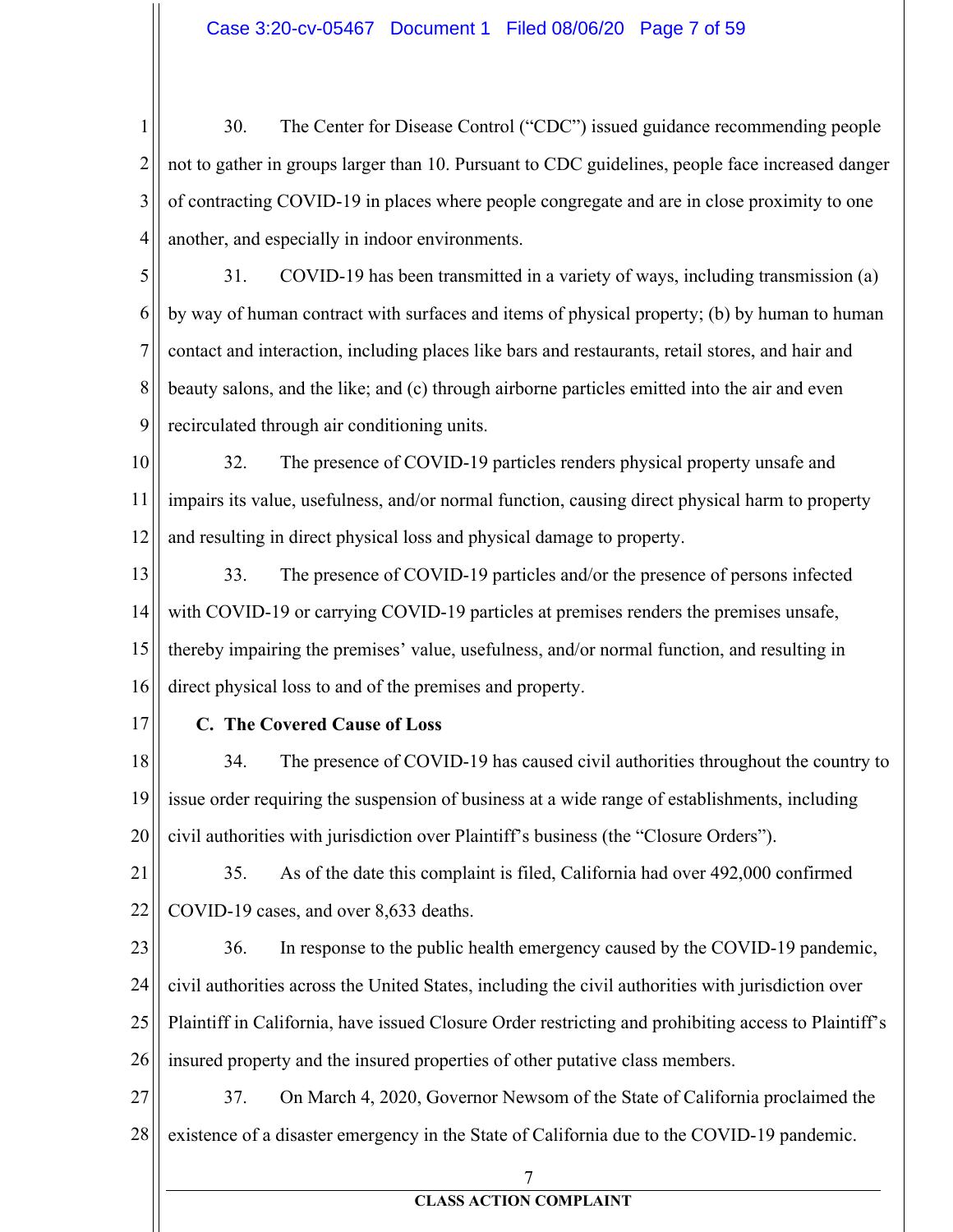$\mathbf{1}$ 38. Notably, on March 19, 2020, California Governor Newsom issued Executive  $\overline{2}$ Order N033-20, which ordered all individuals living in the State of California to stay at home or 3 at their place of residence, except as needed to maintain continuity of operations of the federal 4 critical infrastructure sectors as defined in the Order.

5 39. Governor Newsom's "Stay At Home" orders, like other similar orders entered by 6 Civil Authorities across the United States, were partially entered to stop physical damage and  $\overline{7}$ physical loss of property caused by COVID-19's presence.

8  $40.$ State courts such as the Pennsylvania Supreme Court have already entered 9 rulings adopting Plaintiff's position that physical loss and damage exists resulting in coverage 10 here. See Friends of DeVito, et. al v. Wolf, No. 68 MM 2020 (Pa. April 13, 2020). Furthermore, 11 orders issued in states such as New York, Colorado, Washington, Indiana, New Mexico, North 12 Carolina, Missouri, and Illinois have all recognized that COVID-19 poses a specific threat to 13 property and can cause property loss and damage.

14 41. Additionally, in San Francisco, Mayor London Breed entered an order on April 15 30, 2020, indicating that that emergency order "and the previous orders issued during this 16 emergency have all been issued because of the propensity of the virus to spread person to 17 person and also because the virus is causing property loss or damage due to its proclivity to 18 attach to surfaces for prolonged periods of time."

42. 19 The Mayor the City of Los Angeles entered a similar order on March 19, 2020, 20 ordering people to stay at home and explaining that the "Order is given because, among other 21 reasons, the COVID-19 virus can spread easily from person to person *and it is physically* 22 causing property loss or damage due to its tendency to attach to surfaces for prolonged periods of time." 23

24 43. The Closure Orders issued by California authorities covering California nonessential businesses (such as Plaintiff's) are similar to Closure Orders that have been issued 25 26 nationwide by state and local civil authorities.

27 44. The presence of COVID-19 caused direct physical loss of and/or damage to the Insured Property under the Policy by, among other things, damaging the property, denying 28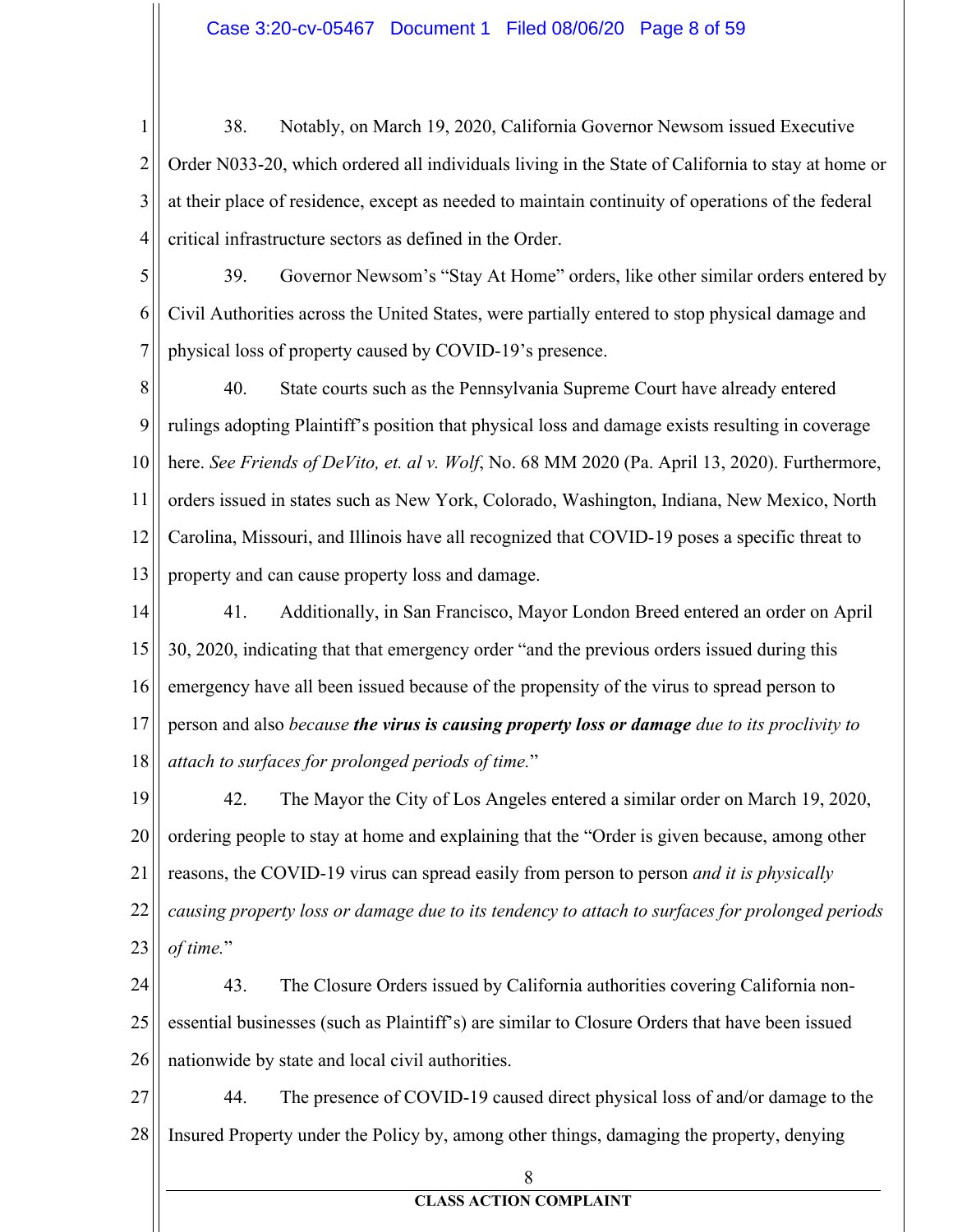### Case 3:20-cv-05467 Document 1 Filed 08/06/20 Page 9 of 59

access to the property, preventing customers and patients from physically occupying the  $\mathbf{1}$  $\overline{2}$ property, causing the property to be physically uninhabitable by customers and patients, causing 3 its function to be nearly eliminated or destroyed, and/or causing a suspension of business 4 operations on the premises.

5 45. The Closure Orders of civil authorities prohibited access to Plaintiff and other 6 class members' Insured Properties, and the areas immediately surrounding the Insured 7 Properties, in response to dangerous physical conditions resulting from a covered cause of loss.

8 46. As a result of the presence of COVID-19 and the Closure Orders, Plaintiff and 9 other class members sustained a suspension of business operations, sustained losses of business 10 income, and incurred extra expenses. Plaintiff has also sustained business income losses due to 11 direct physical loss or physical damage at the premises of dependent properties.

12

47. Plaintiff's losses and expenses have continued through the date of filing this

13 action.

14 48. Plaintiff's losses and expenses are not excluded from coverage under the Policy. 15 Because the Policy is an all-risk policy and Plaintiff has complied with its contractual 16 obligations, Plaintiff is entitled to payment for these losses and expenses.

17 49. Consistent with the terms and procedures of the Policy, Plaintiff submitted a claim for loss to Defendant under the Policy due to the presence of COVID-19 and the 18 19 shutdown Civil Authority orders.

20 50. In violation of the Policy's plain language and its own contractual obligations, 21 Oregon Mutual denied Plaintiff's claim and refuses to pay for Plaintiff's losses and expenses.

### **CLASS ACTION ALLEGATIONS**

23 51. Plaintiff brings this action pursuant to Rules  $23(a)$ ,  $23(b)(1)$ ,  $23(b)(2)$ ,  $23(b)(3)$ , 24 and  $23(c)(4)$  of the Federal Rules of Civil Procedure, individually and on behalf of all others 25 similarly situated. This action satisfies the numerosity, commonality, typicality, adequacy, 26 predominance, and superiority requirements of those provisions.

27

22

28  $\frac{1}{1}$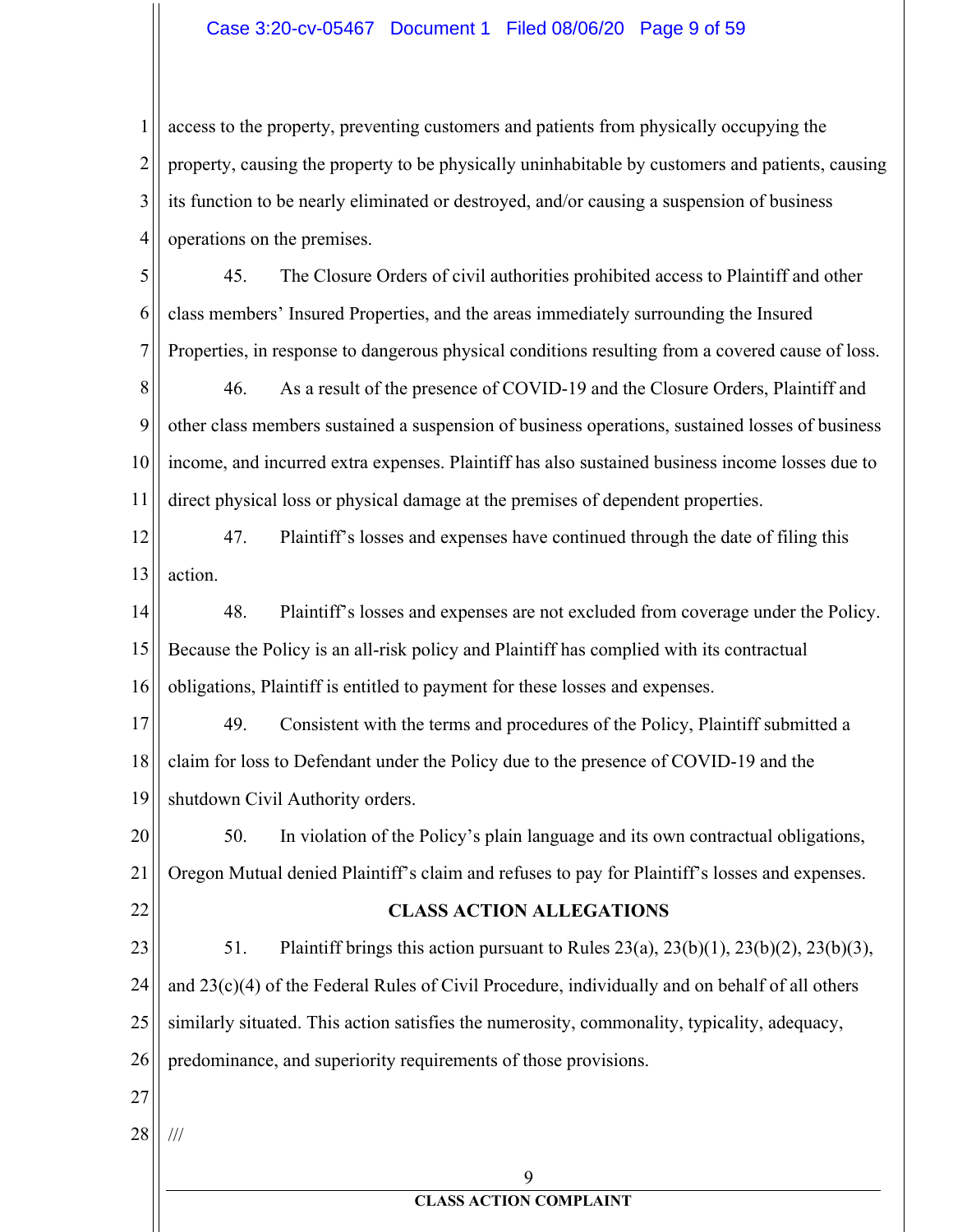| 1              | 52.                                                                                              | Plaintiff seeks to represent nationwide classes defined as:                                           |
|----------------|--------------------------------------------------------------------------------------------------|-------------------------------------------------------------------------------------------------------|
| $\overline{2}$ | a.                                                                                               | All persons and entities with Business Income coverage under a property                               |
| 3              |                                                                                                  | insurance policy issued by Oregon Mutual that suffered a suspension of business                       |
| 4              |                                                                                                  | due to COVID-19 at the premises covered by the business income coverage (the                          |
| 5              |                                                                                                  | "Business Income Declaratory Judgment Class").                                                        |
| 6              | $\mathbf{b}$ .                                                                                   | All persons and entities with Civil Authority coverage under a property insurance                     |
| 7              |                                                                                                  | policy issued by Oregon Mutual that suffered loss of Business Income and/or                           |
| 8              |                                                                                                  | Extra Expense caused by a Closure Order (the "Civil Authority Declaratory                             |
| 9              |                                                                                                  | Judgment Class").                                                                                     |
| 10             | c.                                                                                               | All persons and entities with Extra Expense coverage under a property insurance                       |
| 11             |                                                                                                  | policy issued by Oregon Mutual that sought to minimize the suspension of                              |
| 12             |                                                                                                  | business in connection with COVID-19 at the premises covered by their Oregon                          |
| 13             |                                                                                                  | Mutual property insurance policy (the "Extra Expense Declaratory Judgment                             |
| 14             |                                                                                                  | Class").                                                                                              |
| 15             | d.                                                                                               | All persons and entities with Business Income and Business Income from                                |
| 16             |                                                                                                  | Dependent Properties coverage under a property insurance policy issued by                             |
| 17             |                                                                                                  | Defendant that suffered an actual loss of Business Income caused by direct                            |
| 18             |                                                                                                  | physical loss or physical damage at a dependent property or properties ("the                          |
| 19             |                                                                                                  | Dependent Property Business Interruption Declaratory Judgment Class").                                |
| 20             | 53.                                                                                              | Excluded from each defined Class is Defendant and any of its members, affiliates,                     |
| 21             |                                                                                                  | parents, subsidiaries, officers, directors, employees, successors, or assigns; governmental entities; |
| 22             | and the Court staff assigned to this case and their immediate family members. Plaintiff reserves |                                                                                                       |
| 23             | the right to modify or amend each of the Class definitions, as appropriate, during the course of |                                                                                                       |
| 24             | this litigation.                                                                                 |                                                                                                       |
| 25             | 54.                                                                                              | This action has been brought and may properly be maintained on behalf of each                         |
| 26             |                                                                                                  | Class proposed herein under the criteria of Rule 23 of the Federal Rules of Civil Procedure.          |
| 27             | 55.                                                                                              | Numerosity—Federal Rule of Civil Procedure 23(a)(1). The members of each                              |
| 28             |                                                                                                  | defined Class are so numerous that individual joinder of all Class Members is impracticable.          |
|                |                                                                                                  | 10                                                                                                    |
|                |                                                                                                  | <b>CLASS ACTION COMPLAINT</b>                                                                         |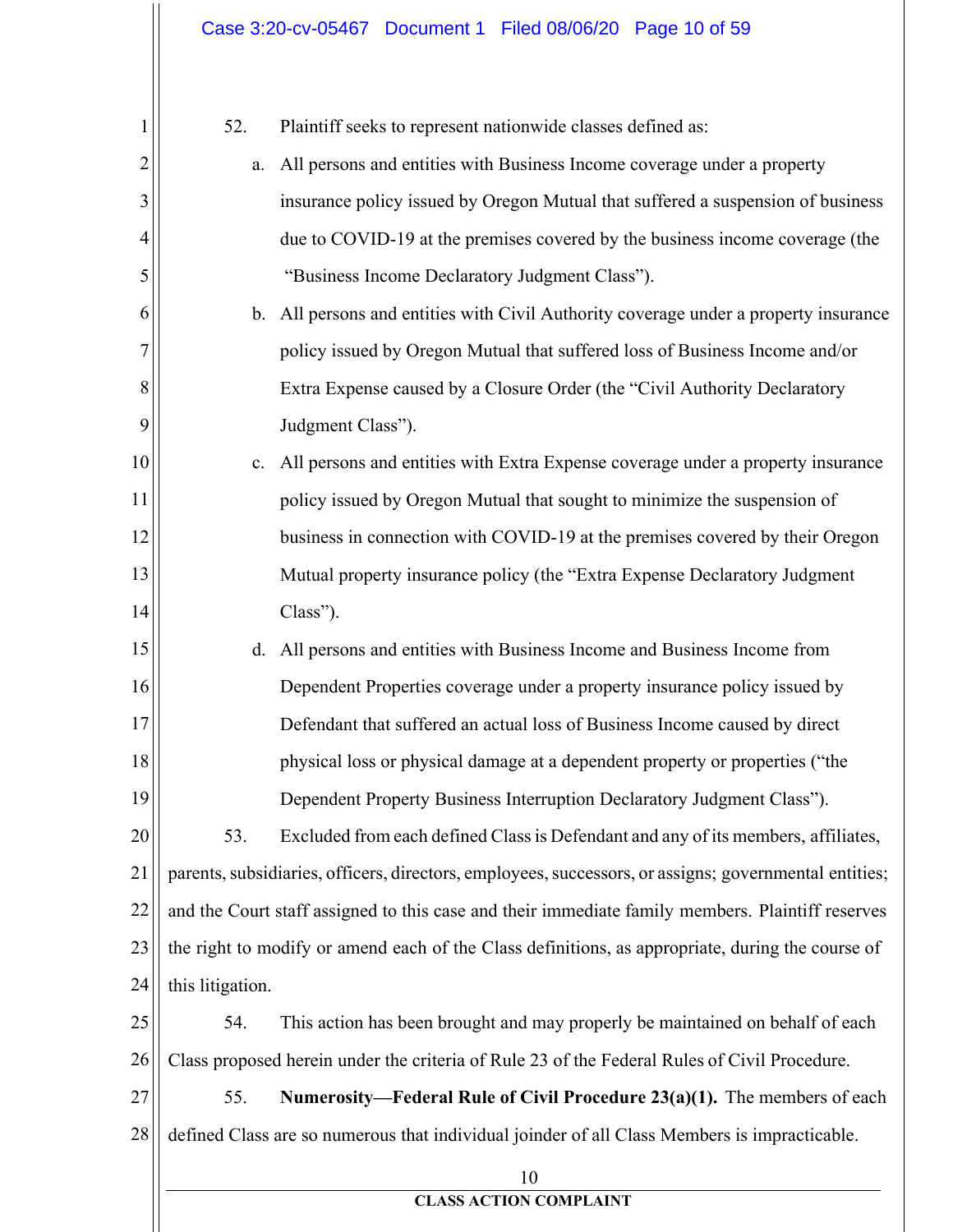$\mathbf{1}$ While Plaintiff is informed and believes that there are thousands of members of each Class, the  $\overline{2}$ precise number of Class Members is unknown to Plaintiff but may be ascertained from 3 Defendant's books and records. Class Members may be notified of the pendency of this action 4 by recognized, Court- approved notice dissemination methods, which may include U.S. Mail, 5 electronic mail, internet postings, and/or published notice.

56. 6 Commonality and Predominance—Federal Rule of Civil Procedure 23(a)(2) 7 and  $23(b)(3)$ . This action involves common questions of law and fact, which predominate over 8 any questions affecting only individual Class Members, including, without limitation:

- a. Oregon Mutual issued all-risk policies to the members of the Class in exchange for payment of premiums by the Class Members;
- b. whether the Class suffered a covered loss based on the common policies issued to members of the Class:
	- c. whether Oregon Mutual wrongfully denied all claims based on COVID-19;
	- d. whether Oregon Mutual Business Income coverage applies to a suspension of business caused by COVID-19;
	- e. whether Oregon Mutual Civil Authority coverage applies to a loss of Business Income caused by the orders of state governors requiring the suspension of business as a result of COVID-19;
	- f. whether Oregon Mutual's Extra Expense coverage applies to efforts to minimize a loss caused by COVID-19;
		- g. whether Oregon Mutual's Dependent Property Business Interruption coverage applies to a loss of income caused by loss or damage to dependent properties;
- h. whether Oregon Mutual has breached its contracts of insurance through a blanket denial of all claims based on business interruption, income loss or closures related to COVID-19 and the related closures; and
	- i. whether Plaintiff and the class are entitled to an award of reasonable attorney fees, interest and costs.
- 28

9

10

11

12

13

14

15

16

17

18

19

20

21

22

23

24

25

26

27

11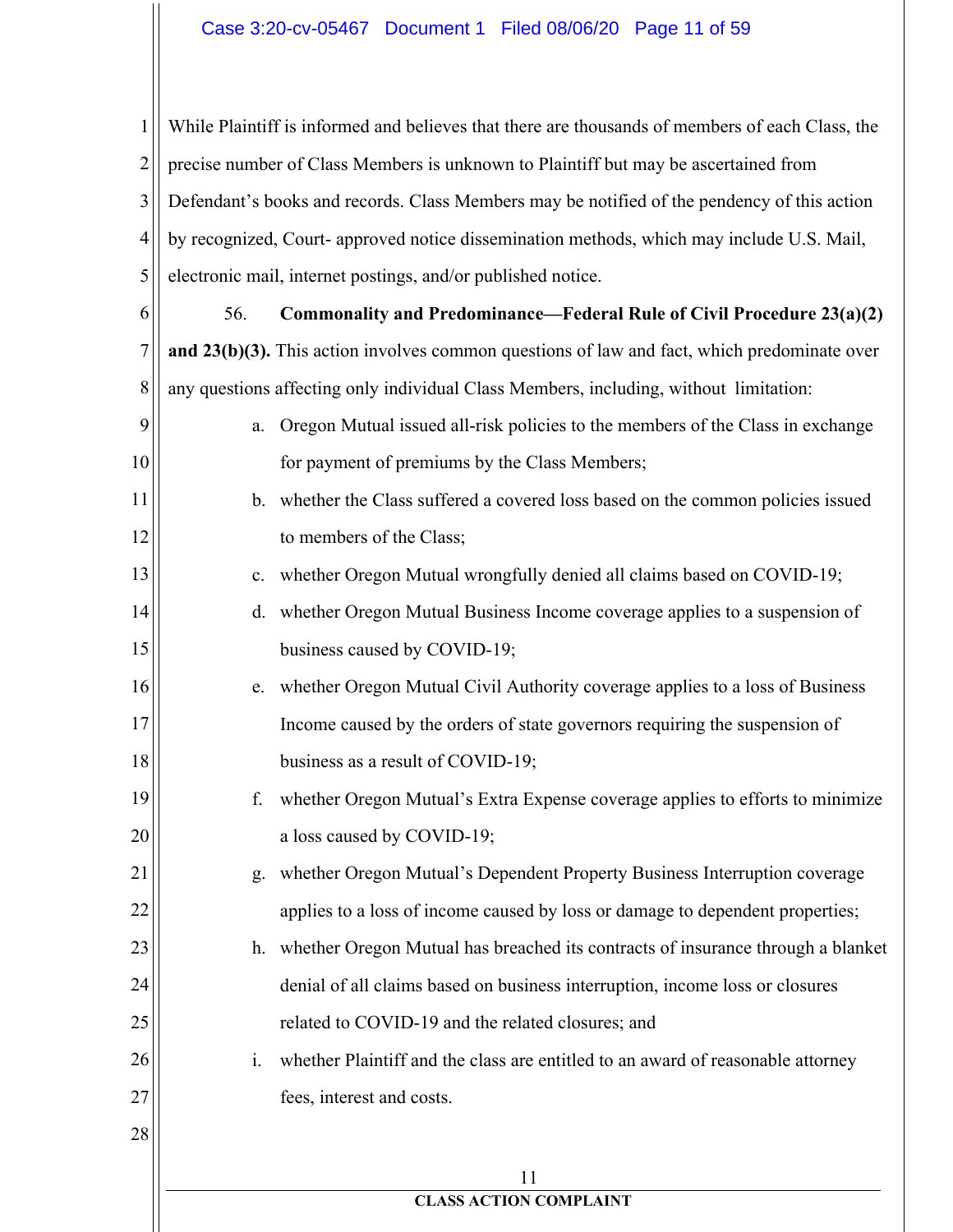$\mathbf{1}$ 57. Typicality—Federal Rule of Civil Procedure 23(a)(3). Plaintiff's claims are  $\overline{2}$ typical of the other Class Members' claims because Plaintiff and the other Class Members are 3 all similarly affected by Defendant's refusal to pay under its Business Income, Civil Authority, 4 and Extra Expense coverages. Plaintiff's claims are based upon the same legal theories as those 5 of the other Class Members. Plaintiff and the other Class Members sustained damages as a 6 direct and

7 proximate result of the same wrongful practices in which Defendant engaged.

8 58. Adequacy of Representation—Federal Rule of Civil Procedure 23(a)(4). 9 Plaintiff is an adequate Class representative because its interests do not conflict with the 10 interests of the other Class Members who it seeks to represent, Plaintiff has retained counsel 11 competent and experienced in complex class action litigation, including successfully litigating 12 class action cases similar to this one, where insurers breached contracts with insureds by failing 13 to pay the amounts owed under its policies, and Plaintiff intends to prosecute this action 14 vigorously. The interests of the above-defined Classes will be fairly and adequately protected by 15 Plaintiff and its counsel.

16 59. Inconsistent or Varying Adjudications and the Risk of Impediments to 17 **Other Class Members' Interests—Federal Rule of Civil Procedure 23(b)(1).** Plaintiff seeks 18 class-wide adjudication as to the interpretation, and resultant scope, of Defendant's Business 19 Income, Civil Authority, and Extra Expense coverages. The prosecution of separate actions by 20 individual members of the Classes would create an immediate risk of inconsistent or varying 21 adjudications that would establish incompatible standards of conduct for the Defendant. 22 Moreover, the adjudications sought by Plaintiff could, as a practical matter, substantially impair 23 or impede the ability of other Class Members, who are not parties to this action, to protect their 24 interests.

25 60. Declaratory and Injunctive Relief-Federal Rule of Civil Procedure 26 23(b)(2). Defendant acted or refused to act on grounds generally applicable to Plaintiff and the 27 other Class Members, thereby making appropriate final injunctive relief and declaratory relief, 28 as described below, with respect to the Class Members.

12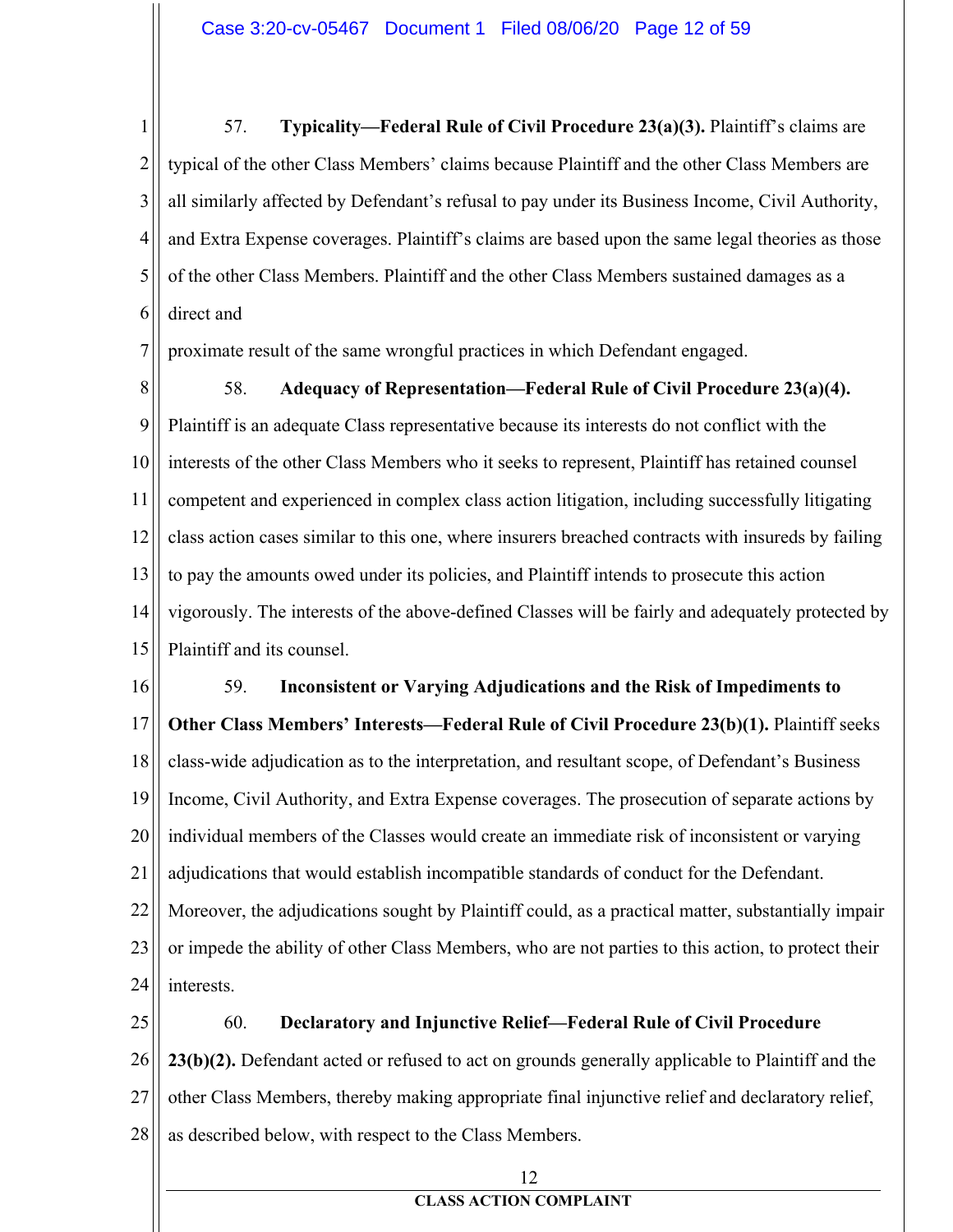$\mathbf{1}$ 61. Superiority—Federal Rule of Civil Procedure 23(b)(3). A class action is  $\overline{2}$ superior to any other available means for the fair and efficient adjudication of this controversy, 3 and no unusual difficulties are likely to be encountered in the management of this class action. 4 Individualized litigation creates a potential for inconsistent or contradictory judgments and 5 increases the delay and expense to all parties and the court system. By contrast, the class action 6 device presents far fewer management difficulties, and provides the benefits of single 7 adjudication, economy of scale, and comprehensive supervision by a single court. 8 **FIRST CAUSE OF ACTION** 9 **DECLARATORY JUDGMENT -BUSINESS INCOME COVERAGE** 10 (Claim Brought on Behalf of the Business Income Declaratory Judgment Class) 11 62. Plaintiff repeats and realleges Paragraphs 1–61 as if fully set forth herein. 12 63. Plaintiff brings this Cause of Action individually and on behalf of the other members of the Business Income Declaratory Judgment Class. 13 14 64. Plaintiff's Oregon Mutual policy, as well as those of the other Business Income 15 Declaratory Judgment Class Members, are contracts under which Oregon Mutual was paid 16 premiums in exchange for its promise to pay Plaintiff and the other Business Income 17 Declaratory Judgment Class Members' losses for claims covered by the policy. 65. 18 Plaintiff and the other Business Income Declaratory Judgment Class Members 19 have complied with all applicable provisions of the policies and/or those provisions have been 20 waived by Oregon Mutual, or Oregon Mutual is estopped from asserting them, and yet Oregon 21 Mutual has abrogated its insurance coverage obligations pursuant to the policies' clear and 22 unambiguous terms and has wrongfully and illegally refused to provide coverage to which 23 Plaintiff and the other Business Income Declaratory Judgment Class Members are entitled. 24 66. Oregon Mutual has denied claims related to COVID-19 on a uniform and class 25 wide basis, without individual bases or investigations, such that the Court can render declaratory 26 judgment irrespective of whether members of the Class have filed a claim.  $27$ 28  $\frac{1}{1}$ 13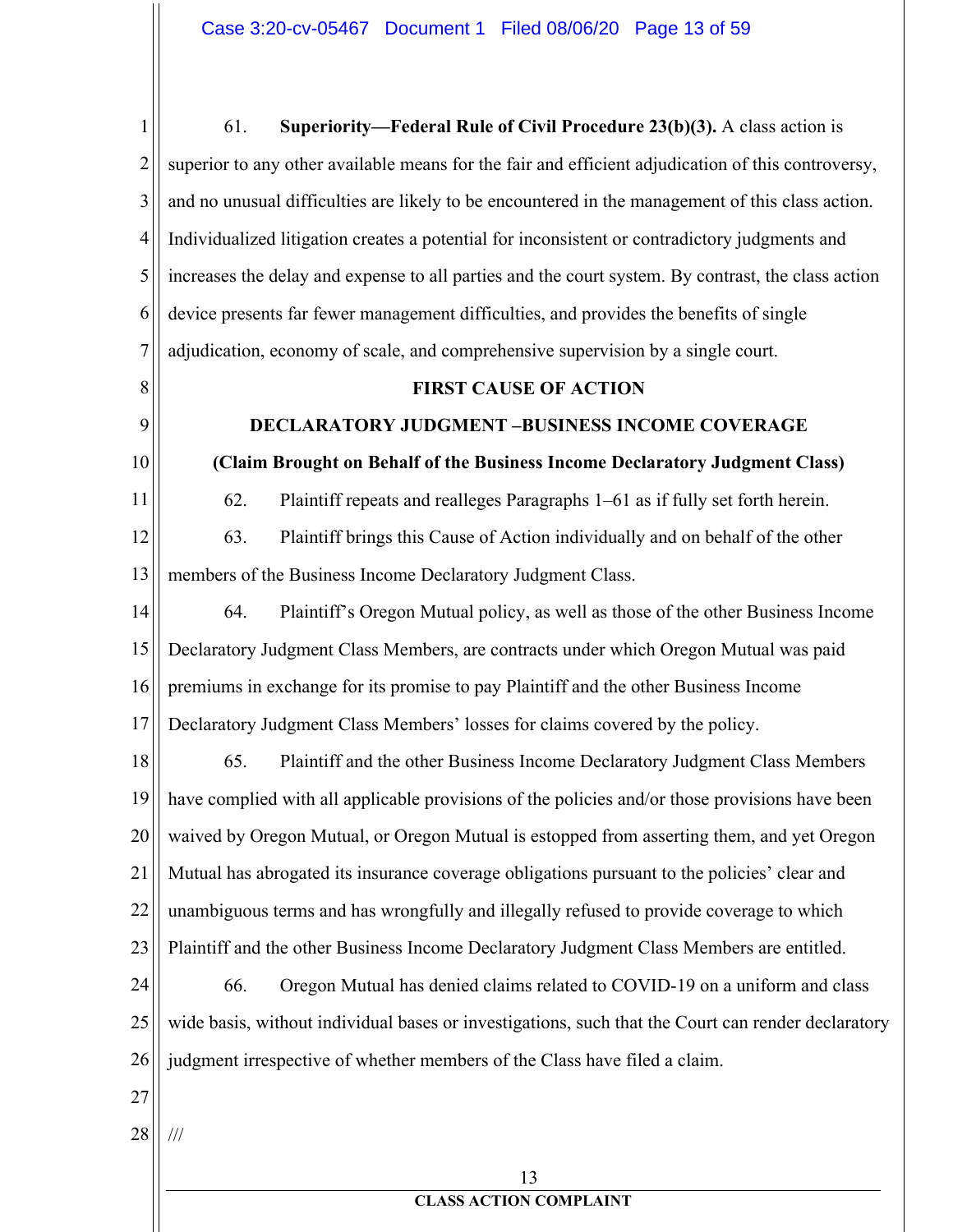$\mathbf{1}$ 67. An actual case or controversy exists regarding Plaintiff and the other Business  $\overline{2}$ Income Declaratory Judgment Class Members' rights and Oregon Mutual's obligations under 3 the policies to reimburse Plaintiff for the full amount of Business Income losses incurred by 4 Plaintiff and the other Business Income Declaratory Judgment Class Members in connection 5 with suspension of their businesses stemming from the COVID-19 pandemic. 68. 6 Pursuant to 28 U.S.C.  $\S$  2201, Plaintiff and the other Business Income 7 Declaratory Judgment Class Members seek a declaratory judgment from this Court declaring 8 the following: 9 a. Plaintiff and the other Business Income Declaratory Judgment Class Members' Business Income losses incurred in connection with the Closure Orders and the 10 11 necessary interruption of their businesses stemming from the COVID-19 12 pandemic are insured losses under their policies; and b. Oregon Mutual is obligated to pay Plaintiff and the other Business Income 13 14 Declaratory Judgment Class Members for the full amount of the Business 15 Income losses incurred and to be incurred in connection with the Closure Orders 16 during the relevant time period and the necessary interruption of their businesses stemming from the COVID-19 pandemic. 17 **SECOND CAUSE OF ACTION** 18 19 **DECLARATORY JUDGMENT – CIVIL AUTHORITY COVERAGE** 20 (Claim Brought on Behalf of the Civil Authority Declaratory Judgment Class) 69. 21 Plaintiff repeats and realleges Paragraphs 1-61 as if fully set forth herein. 22 70. Plaintiff brings this Cause of Action individually and on behalf of the other 23 members of the Civil Authority Declaratory Judgment Class. 24 71. Plaintiff's Oregon Mutual insurance policy, as well as those of the other Civil 25 Authority Declaratory Judgment Class Members, are contracts under which Oregon Mutual was 26 paid premiums in exchange for its promise to pay Plaintiff and the other Civil Authority 27 Declaratory Judgment Class Members' losses for claims covered by the policy. 28 14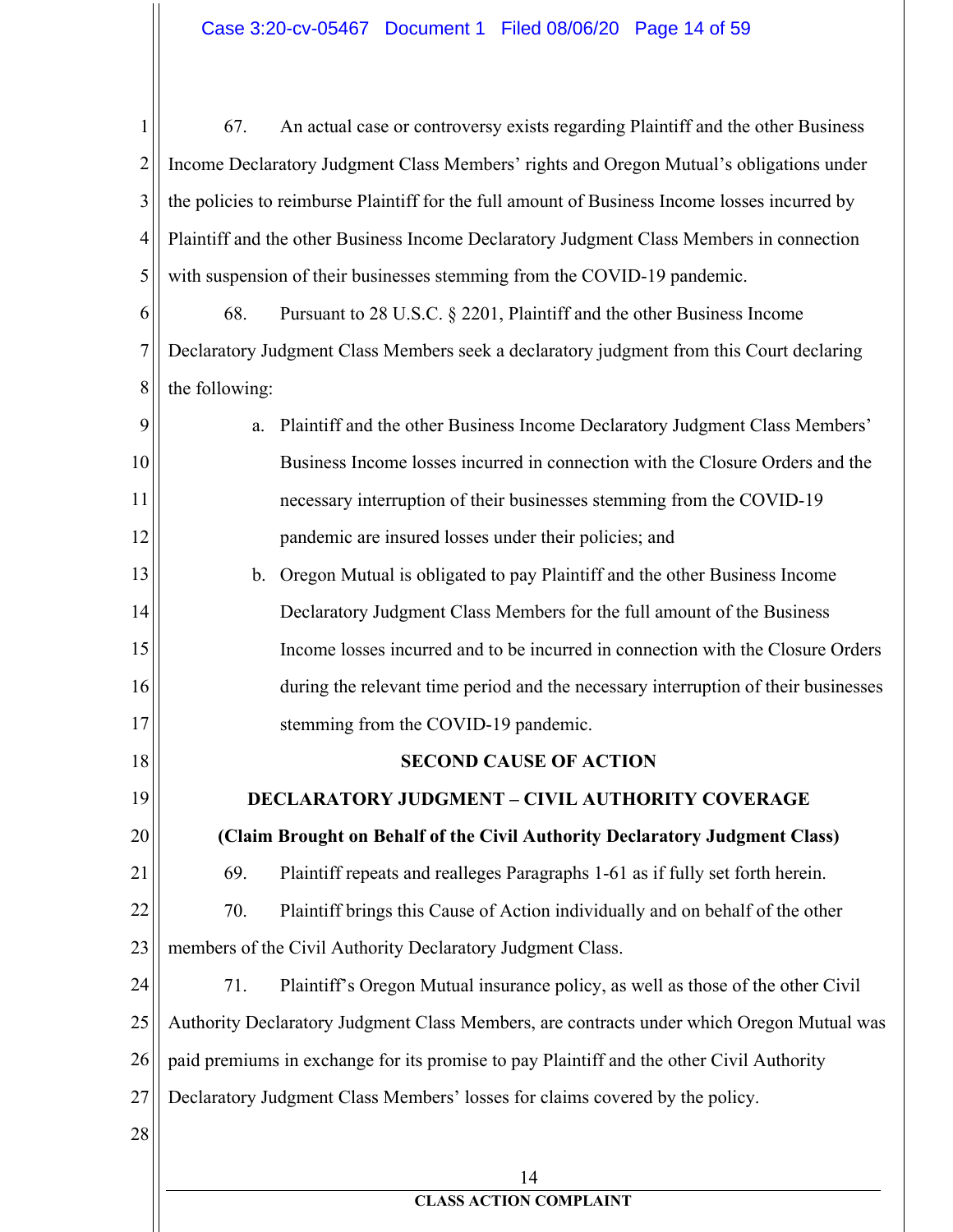$\mathbf{1}$ 72. Plaintiff and the other Civil Authority Declaratory Judgment Class Members  $\overline{2}$ have complied with all applicable provisions of the policies and/or those provisions have been 3 waived by Oregon Mutual, or Oregon Mutual is estopped from asserting them, and yet Oregon 4 Mutual has abrogated its insurance coverage obligations pursuant to the policies' clear and 5 unambiguous terms and has wrongfully and illegally refused to provide coverage to which Plaintiff and the other Class Members are entitled. 6

7 73. Oregon Mutual denied claims related to COVID-19 on a uniform and class wide 8 basis, without individual bases or investigations, such that the Court can render declaratory 9 judgment irrespective of whether members of the Class have filed a claim.

10 74. An actual case or controversy exists regarding Plaintiff and the other Civil Authority Declaratory Judgment Class Members' rights and Oregon Mutual's obligations under 11 12 the policies to reimburse Plaintiff and the other Civil Authority Declaratory Judgment Class 13 Members for the full amount of covered Civil Authority losses incurred by Plaintiff and the 14 other Civil Authority Declaratory Judgment Class Members in connection with Closure Orders 15 and the necessary interruption of their businesses stemming from the COVID-19 pandemic. 16 75. Pursuant to 28 U.S.C. § 2201, Plaintiff and the other Civil Authority Declaratory Judgment Class Members seek a declaratory judgment from this Court declaring the following: 17 18 a. Plaintiff and the other Civil Authority Declaratory Judgment Class Members' 19 Civil Authority losses incurred in connection with the Closure Orders and the 20 necessary interruption of their businesses stemming from the COVID-19 21 pandemic are insured losses under their policies; and 22 b. Oregon Mutual is obligated to pay Plaintiff and the other Civil Authority

Declaratory Judgment Class Members the full amount of the Civil Authority losses incurred and to be incurred in connection with the covered losses related to the Closure Orders and the necessary interruption of their businesses stemming from the COVID-19 pandemic.

27 28

 $\frac{1}{1}$ 

23

24

25

26

15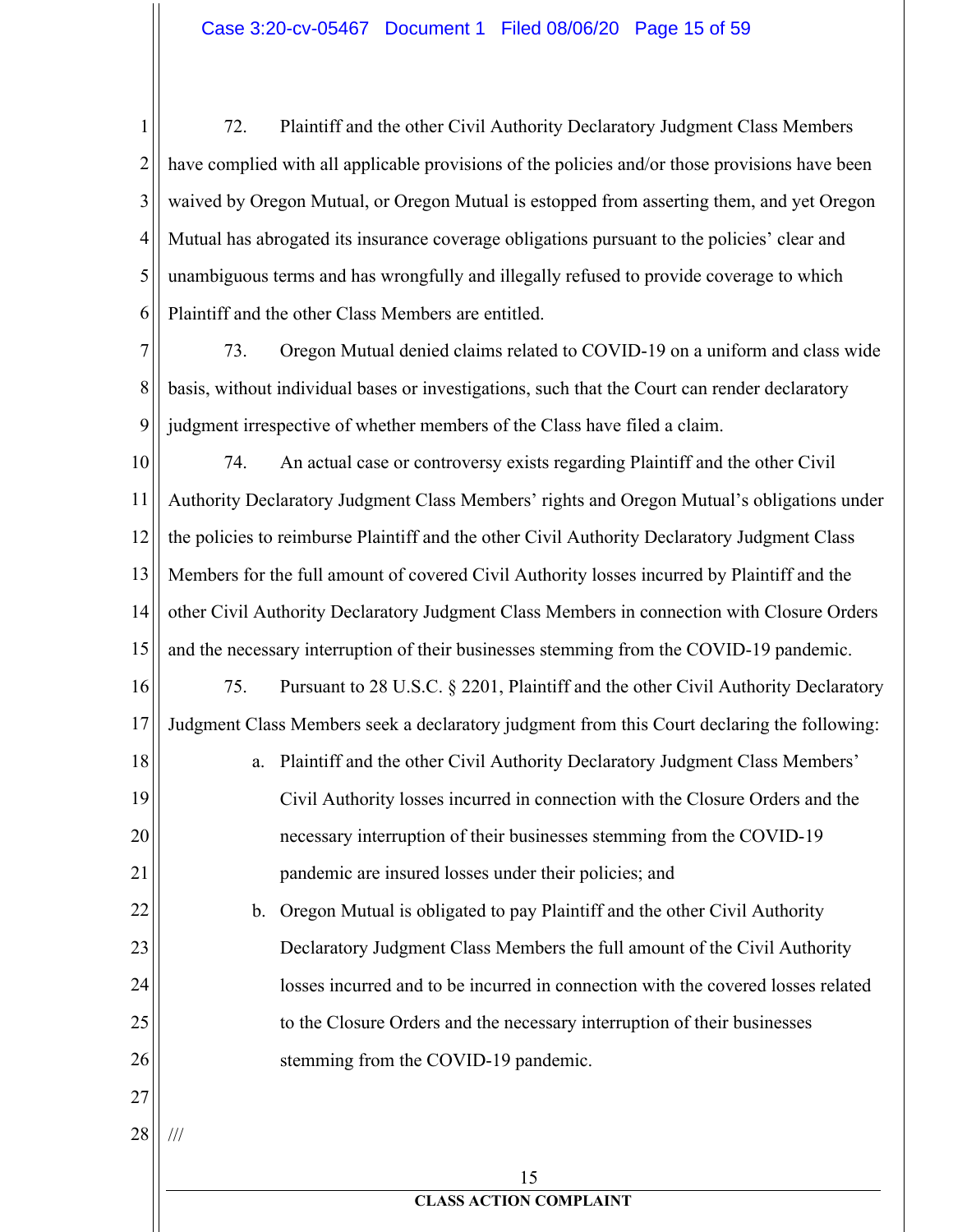### **THIRD CAUSE OF ACTION**

### **DECLARATORY JUDGMENT - EXTRA EXPENSE COVERAGE**

## (Claim Brought on Behalf of the Extra Expense Declaratory Judgment Class)

76. Plaintiff repeats and realleges Paragraphs 1-61 as if fully set forth herein.

5 77. Plaintiff brings this Cause of Action individually and on behalf of the other 6 members of the Extra Expense Declaratory Judgment Class.

7 78. Plaintiff's Oregon Mutual insurance policy, as well as those of the other Extra 8 Expense Declaratory Judgment Class Members, are contracts under which Oregon Mutual was 9 paid premiums in exchange for its promise to pay Plaintiff and the other Extra Expense 10 Declaratory Judgment Class Members' losses for claims covered by the policy.

79. 11 Plaintiff and the other Extra Expense Declaratory Judgment Class Members have 12 complied with all applicable provisions of the policies and/or those provisions have been 13 waived by Oregon Mutual, or Oregon Mutual is estopped from asserting them, and yet Oregon 14 Mutual has abrogated its insurance coverage obligations pursuant to the policies clear and 15 unambiguous terms and has wrongfully and illegally refused to provide coverage to which 16 Plaintiff and the other Class Members are entitled.

17 80. Oregon Mutual denied claims related to COVID-19 on a uniform and class wide basis, without individual bases or investigations, such that the Court can render declaratory 18 judgment irrespective of whether members of the Class have filed a claim. 19

20 81. An actual case or controversy exists regarding Plaintiff and the other Extra 21 Expense Declaratory Judgment Class Members' rights and Oregon Mutual's obligations under 22 the policies to reimburse Plaintiff and the other Extra Expense Declaratory Judgment Class 23 Members for the full amount of Extra Expense losses incurred by Plaintiff in connection with 24 Closure Orders and the necessary interruption of their businesses stemming from the COVID-19 pandemic. 25

26 82. Pursuant to 28 U.S.C. § 2201, Plaintiff and the other Extra Expense Declaratory 27 Judgment Class Members seek a declaratory judgment from this Court declaring the following:

28

 $\mathbf{1}$ 

 $\overline{2}$ 

3

4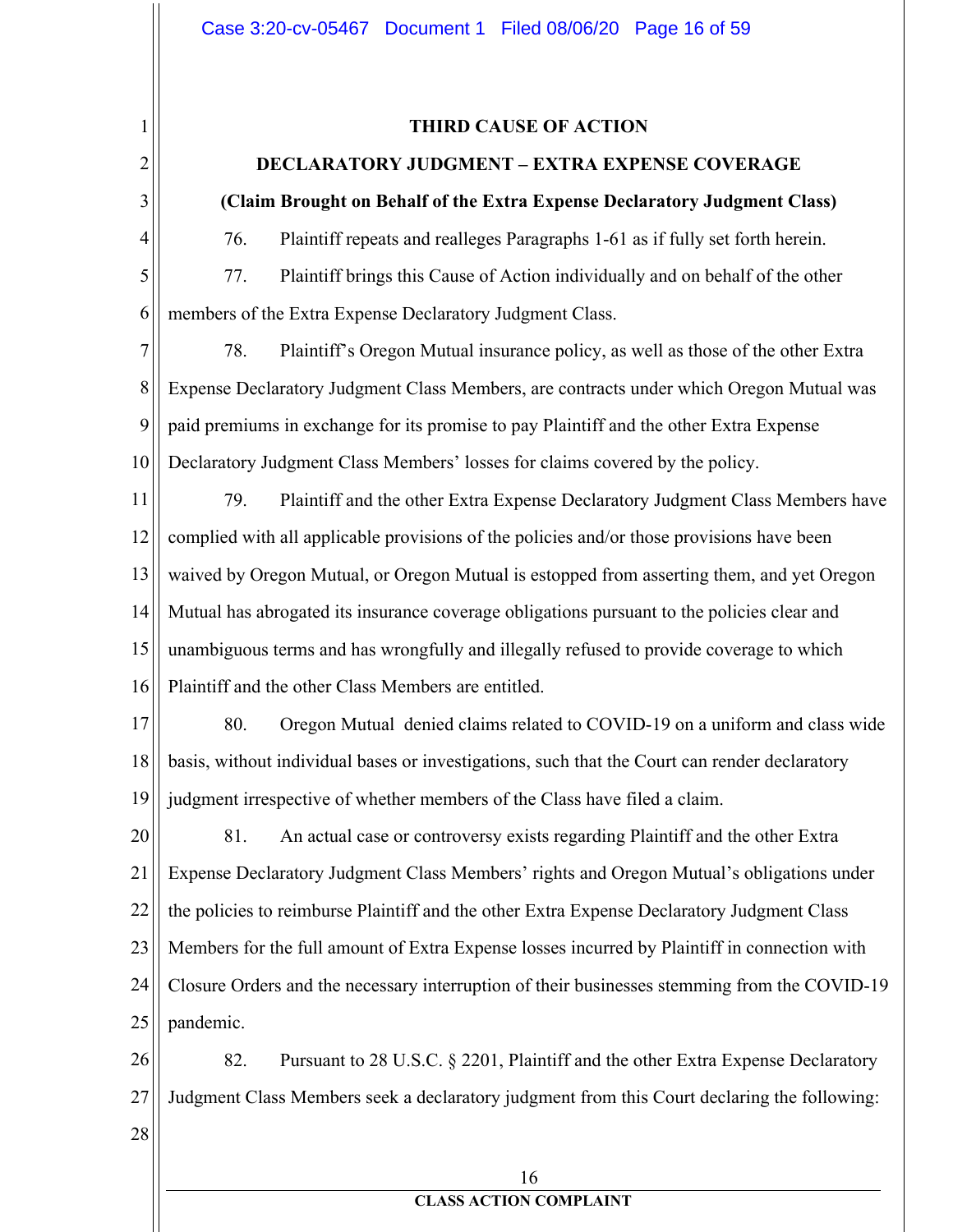| 1  | a.                                                                                        | Plaintiff and the other Extra Expense Declaratory Judgment Class Members'                                      |
|----|-------------------------------------------------------------------------------------------|----------------------------------------------------------------------------------------------------------------|
| 2  |                                                                                           | Extra Expense losses incurred in connection with the Closure Orders and the                                    |
| 3  |                                                                                           | necessary interruption of their businesses stemming from the COVID-19                                          |
| 4  |                                                                                           | pandemic are insured losses under their policies; and                                                          |
| 5  | b.                                                                                        | Oregon Mutual is obligated to pay Plaintiff and the other Extra Expense                                        |
| 6  |                                                                                           | Declaratory Judgment Class Members for the full amount of the Extra Expense                                    |
| 7  |                                                                                           | losses incurred and to be incurred in connection with the covered losses related                               |
| 8  |                                                                                           | to the Closure Orders during the relevant time period and the necessary                                        |
| 9  |                                                                                           | interruption of their businesses stemming from the COVID-19 pandemic.                                          |
| 10 |                                                                                           | <b>FOURTH CAUSE OF ACTION</b>                                                                                  |
| 11 | <b>DECLARATORY JUDGMENT -</b><br><b>DEPENDENT PROPERTY BUSINESS INTERRUPTION COVERAGE</b> |                                                                                                                |
| 12 |                                                                                           |                                                                                                                |
| 13 |                                                                                           | (Claim Brought on Behalf of the<br><b>Dependent Property Business Interruption Declaratory Judgment Class)</b> |
| 14 | 83.                                                                                       | Plaintiff repeats and realleges Paragraphs 1-61 as if fully set forth herein.                                  |
| 15 | 84.                                                                                       | Plaintiff brings this Cause of Action both individually and on behalf of the other                             |
| 16 |                                                                                           | members of the Dependent Property Business Interruption Declaratory Judgment Class.                            |
| 17 | 85.                                                                                       | Under 28 U.S.C. §§ 2201 and 2202, this Court has jurisdiction to declare the                                   |
| 18 |                                                                                           | rights and other legal relations of the parties in dispute.                                                    |
| 19 |                                                                                           | 86. Plaintiff's Policy, as well as the policies of other Dependent Property Business                           |
| 20 |                                                                                           | Interruption Declaratory Judgment Class members, are insurance contracts under which                           |
| 21 |                                                                                           | Defendant was paid premiums in exchange for promises to pay Dependent Property Business                        |
| 22 |                                                                                           | Interruption Declaratory Judgment Class members' losses for claims covered by the Policy.                      |
| 23 | 87.                                                                                       | In the Policy, Defendant promised to pay for losses of business income sustained                               |
| 24 |                                                                                           | as a result of perils not excluded under the Policy. Specifically, Defendant promised to pay for               |
| 25 |                                                                                           | losses of business income sustained due to direct physical loss or physical damage at the                      |
| 26 |                                                                                           | premises of a dependent property.                                                                              |
| 27 |                                                                                           |                                                                                                                |
| 28 | $\frac{1}{1}$                                                                             |                                                                                                                |
|    |                                                                                           | 17                                                                                                             |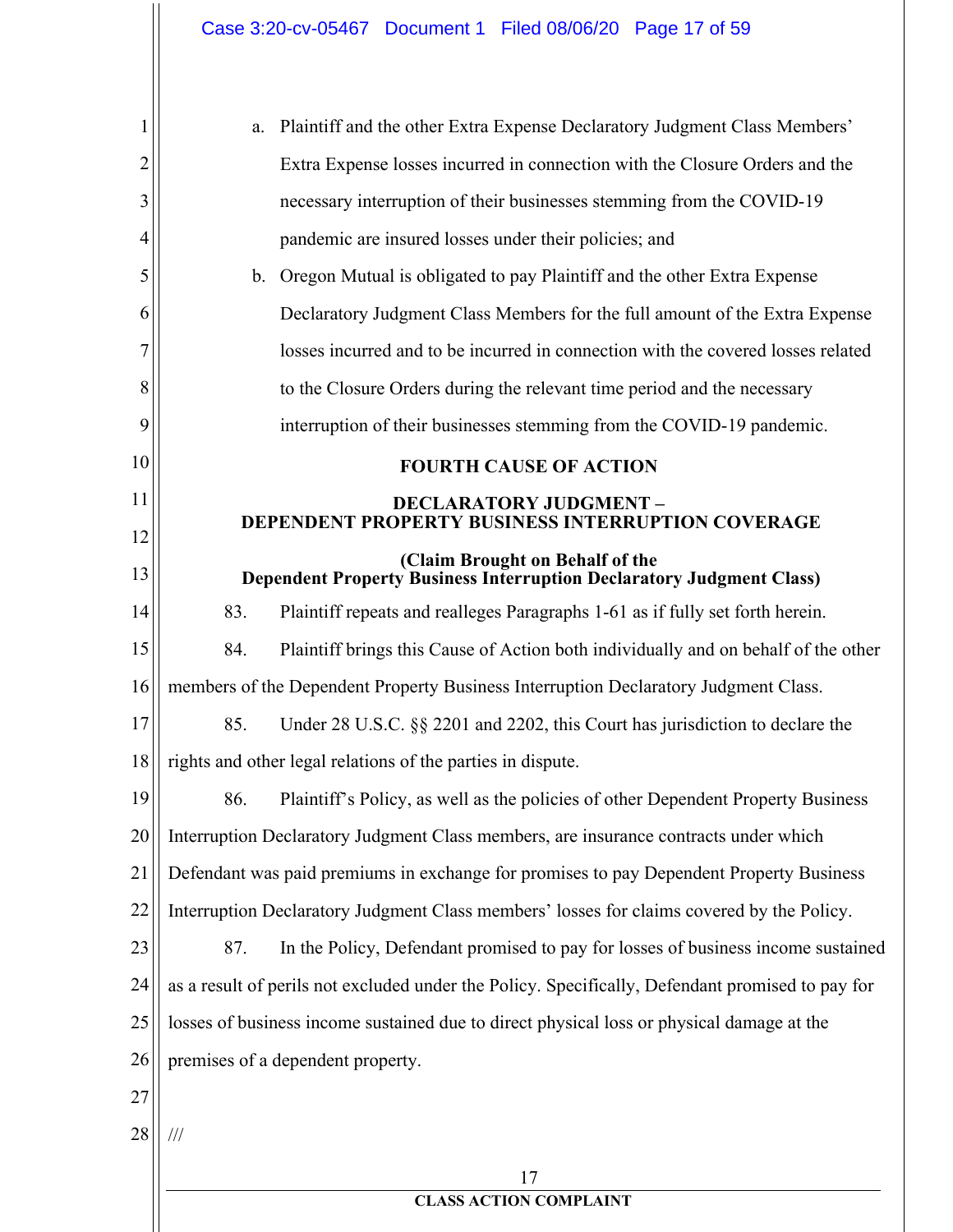$\mathbf{1}$ 88. Plaintiff and Dependent Property Business Interruption Declaratory Judgment  $\overline{2}$ Class members suffered losses of business income due to direct physical loss and/or physical 3 damage at the premises of dependent properties.

4 89. These losses triggered business income from dependent properties coverage 5 under the Policy and other Dependent Property Business Interruption Declaratory 6 Judgment Class members' policies.

7 90. Plaintiff and the other Dependent Property Business Interruption Declaratory 8 Judgment Class members have complied with all applicable provisions of their respective 9 policies, including payment of premiums.

91. 10 Defendant, without justification, disputes that the Policy and other Dependent 11 Property Business Interruption Declaratory Judgment Class members' policies provide coverage 12 for these losses.

92. 13 Plaintiff seeks a Declaratory Judgment that its Policy and other Dependent 14 Property Business Interruption Declaratory Judgment Class members' policies provide coverage 15 for the losses of business income attributable to the facts set forth above.

16 93. An actual case or controversy exists regarding Plaintiff's and other Dependent 17 Property Business Interruption Declaratory Judgment Class members' rights and Defendant' 18 obligations to reimburse Plaintiff and other Dependent Property Business Interruption 19 Declaratory Judgment Class members for the full amount of these losses. Accordingly, the

20 Declaratory Judgment sought is justiciable.

21 94. Pursuant to 28 U.S.C. § 2201, Plaintiff and the other Extra Expense Declaratory 22 Judgment Class Members seek a declaratory judgment from this Court declaring the following:

23 a. The Policy and other Dependent Property Business Interruption Declaratory 24 Judgment Class members' policies provide coverage for Class members' losses 25 of business income from dependent properties.

26 b. Oregon Mutual is obligated to pay Plaintiff and the other Dependent Property 27 Business Interruption Declaratory Judgment Class Members the full amount of 28 the dependent property income losses incurred and to be incurred in connection

18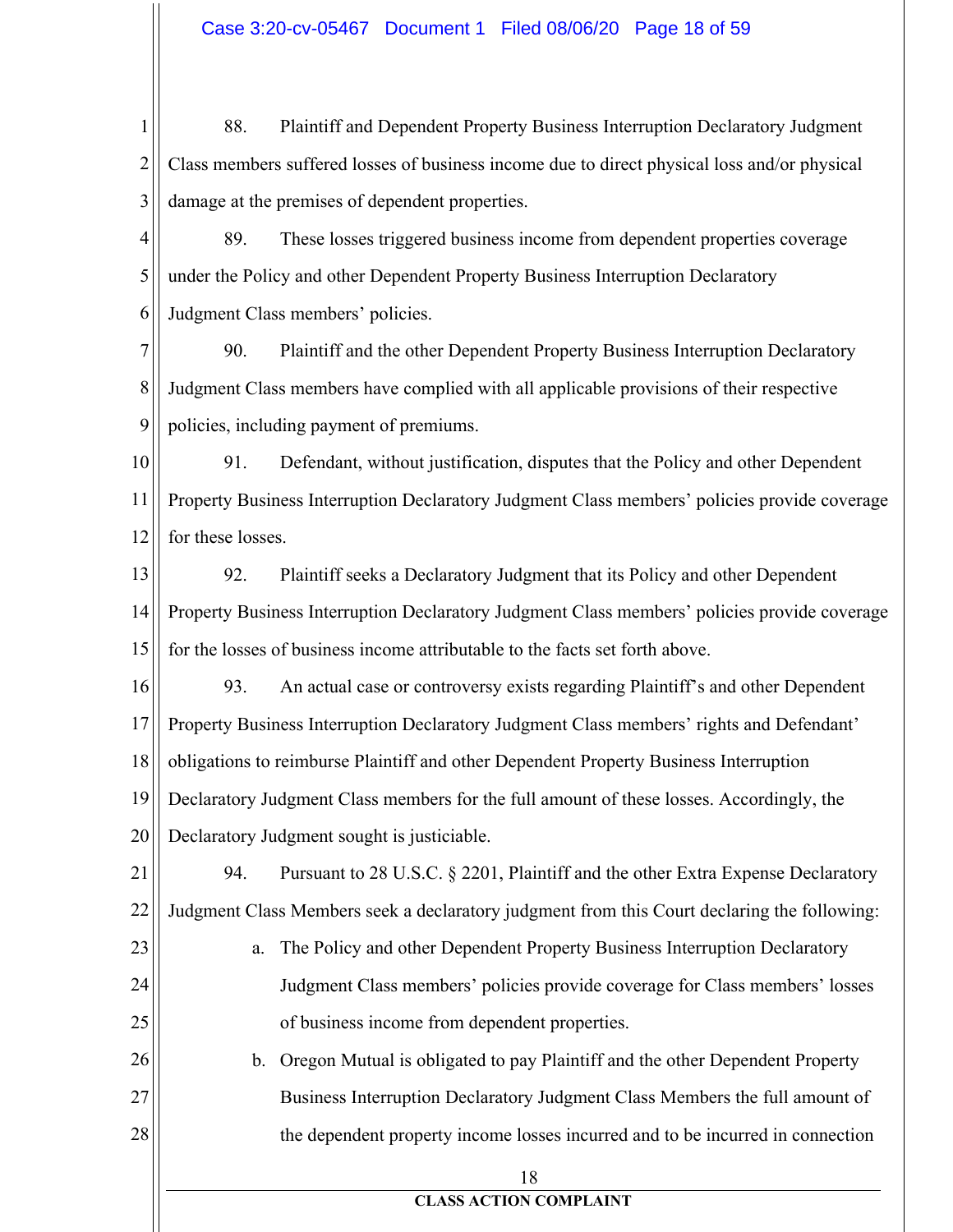with the covered losses related to the Closure Orders and the necessary interruption of their businesses stemming from the COVID-19 pandemic.

#### **REQUEST FOR RELIEF**

5 WHEREFORE, Plaintiff, individually and on behalf of the other Class Members, respectfully 6 requests that the Court enter judgment in its favor and against Defendant as follows:

a. Entering an order certifying the proposed nationwide Classes, as requested herein, designating Plaintiff as Class representative, and appointing Plaintiff's undersigned attorneys as Counsel for the Classes;

10 b. Entering declaratory judgments on Counts I–IV in favor of Plaintiff and the 11 members of the Business Income Declaratory Judgment Class, the Civil Authority 12 Declaratory Judgment Class, Extra Expense Declaratory Judgment Class, and the 13 Dependent Property Business Interruption Declaratory Judgment Class, as follows:

 $\mathbf{i}$ . Business Income, Civil Authority, Extra Expense, and Dependent Property Business Interruption losses incurred in connection with the Closure Orders and the necessary interruption of their businesses stemming from the

COVID-19 pandemic are insured losses under their policies; and

- 18  $ii.$ Oregon Mutual is obligated to pay for the full amount of the Business 19 Income, Civil Authority, Extra Expense, and Dependent Property Business 20 Interruption losses incurred and to be incurred related to COVID-19, the 21 Closure Orders and the necessary interruption of their businesses stemming 22 from the COVID-19 pandemic.
	- c. Ordering Defendant to pay both pre- and post-judgment interest on any amounts awarded:

d. Ordering Defendant to pay attorneys' fees and costs of suit; and

Ordering such other and further relief as may be just and proper. e.

27 28

23

24

25

26

 $\mathbf{1}$ 

 $\overline{2}$ 

3

4

7

8

9

14

15

16

17